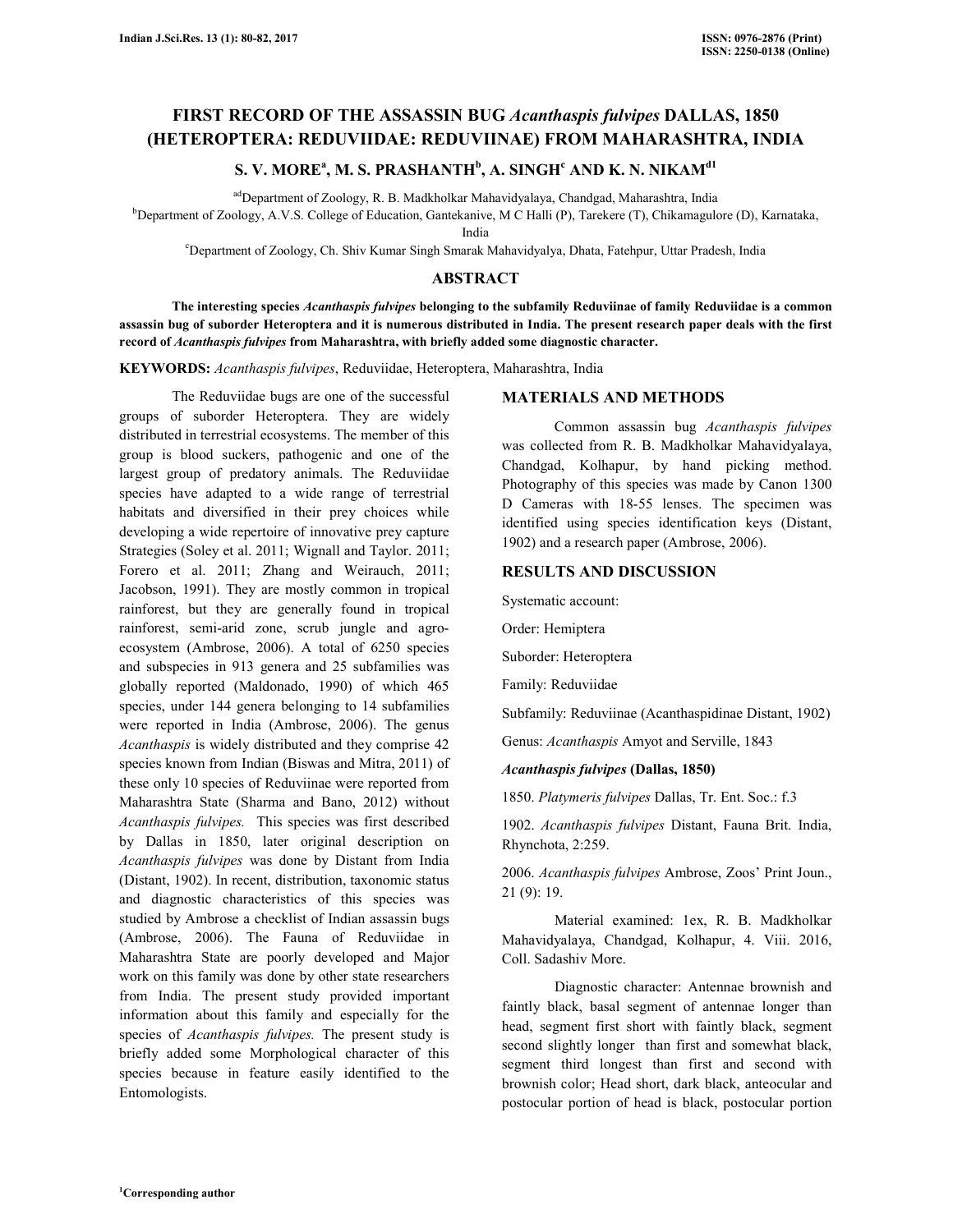of head a little larger than anteocular region, ocelli slightly white, Rostrum brownish, basal segment is larger than second, eyes semi globular with slightly brown; Pronotum black, anterior lobe moderately sculptured and posterior lobe rugulose, humeral angles pointed spine, its scutellum black in color, scutellar spine black with long, obliquely ascendant; Membrane black, large yellow spot on behind middle of each corium and yellow spots on connexivum and beneath ochraceous; Entire legs covered with numerous brownish hairs, apices of anterior, intermediate and posterior femur, and all the tibiae and tarsi reddish

brown, all the tibiae covered with more brownish hairs than all the femora, all the joints of femora slightly larger than tibiae; Abdomen and central disk reddish brown, Last segment of abdomen covered with brownish hairs.

Length: 26mm

Humeral angle, length: 7mm

Distribution: India: Maharashtra, Chhattisgarh, Assam, Sikkim, and West Bengal. Elsewhere: Bhutan and Bangladesh.

### **Acanthaspis fulvipes (Photo Plate 1)**



Fig. 1 and 2 without dry, 3 and 4 after dry



Lateral side



Lateral view of head





Front view of head

Abdomen

### **ACKNOWLEDGEMENT**

 The authors are grateful to Mr. Sandeep Kushwaha, Zoological Survey of India (Kolkata) for identification and confirmation of species. We are also thankful to Dr. P. R. Patil Principal R. B. M. Mahavidyalya Chandgad, Kolhapur, Providing the essential instruments and laboratory facilities.

# **REFERENCES**

- Ambrose D. P., 2006. A Checklist of Indian Assassin bugs (Insecta: Hemiptera: Reduviidae) with taxonomic status, distribution and diagnostic morphological characteristics. *Zoos' Print*; **21**(9): 2388-2406.
- Biswas B. and Mitra B., 2011. Checklist of Indian Assassin Bugs (Insecta: Hemiptera: